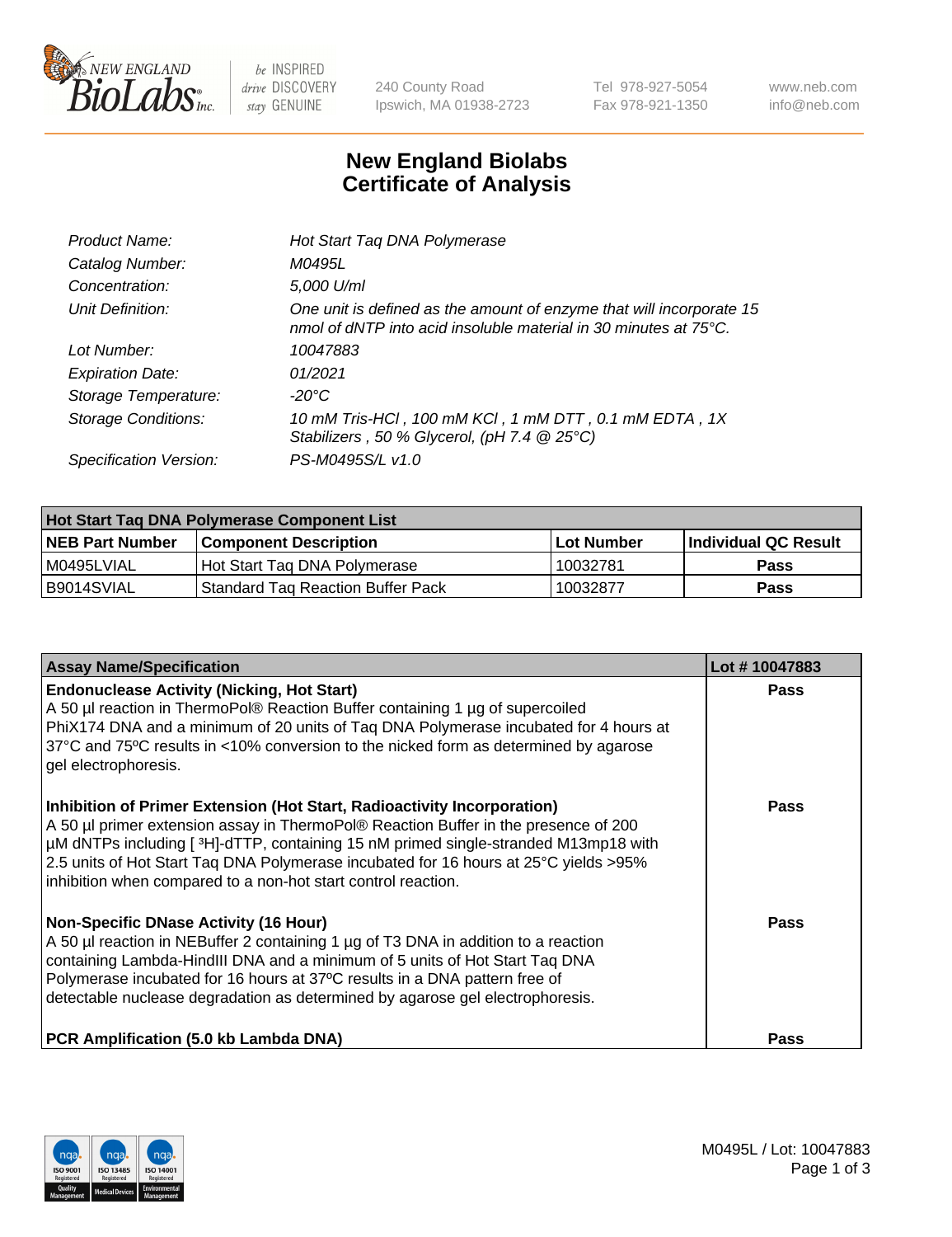

 $be$  INSPIRED drive DISCOVERY stay GENUINE

240 County Road Ipswich, MA 01938-2723 Tel 978-927-5054 Fax 978-921-1350 www.neb.com info@neb.com

| <b>Assay Name/Specification</b>                                                                                                                                                                                                                                                                                                                                                                                                                                       | Lot #10047883 |
|-----------------------------------------------------------------------------------------------------------------------------------------------------------------------------------------------------------------------------------------------------------------------------------------------------------------------------------------------------------------------------------------------------------------------------------------------------------------------|---------------|
| A 50 µl reaction in ThermoPol® Reaction Buffer in the presence of 200 µM dNTPs and<br>0.2 µM primers containing 5 ng Lambda DNA with 1.25 units of Hot Start Taq DNA<br>Polymerase for 25 cycles of PCR amplification results in the expected 5.0 kb<br>product.                                                                                                                                                                                                      |               |
| PCR Amplification (Hot Start 2 kb Lambda DNA)<br>A 50 µl reaction in ThermoPol® Reaction Buffer in the presence of 200 µM dNTPs and<br>0.2 µM primers containing 20 pg Lambda DNA and 100 ng Human Genomic DNA with 1.25<br>units of Hot Start Taq DNA Polymerase for 30 cycles of PCR amplification results in<br>an increase in yield of the 2 kb Lambda product and a decrease in non-specific<br>genomic bands when compared to a non-hot start control reaction. | Pass          |
| <b>Phosphatase Activity (pNPP)</b><br>A 200 µl reaction in 1M Diethanolamine, pH 9.8, 0.5 mM MgCl2 containing 2.5 mM<br>p-Nitrophenyl Phosphate (pNPP) and a minimum of 100 units Taq DNA Polymerase<br>incubated for 4 hours at 37°C yields <0.0001 unit of alkaline phosphatase activity<br>as determined by spectrophotometric analysis.                                                                                                                           | <b>Pass</b>   |
| <b>Protein Purity Assay (SDS-PAGE)</b><br>Taq DNA Polymerase is ≥ 99% pure as determined by SDS-PAGE analysis using Coomassie<br>Blue detection.                                                                                                                                                                                                                                                                                                                      | <b>Pass</b>   |
| <b>qPCR DNA Contamination (E. coli Genomic)</b><br>A minimum of 5 units of Hot Start Taq DNA Polymerase is screened for the presence of<br>E. coli genomic DNA using SYBR® Green qPCR with primers specific for the E. coli 16S<br>rRNA locus. Results are quantified using a standard curve generated from purified E.<br>coli genomic DNA. The measured level of E. coli genomic DNA contamination is $\leq 1$ E.<br>coli genome.                                   | Pass          |
| <b>RNase Activity (Extended Digestion)</b><br>A 10 µl reaction in NEBuffer 4 containing 40 ng of a 300 base single-stranded RNA<br>and a minimum of 1 µl of Hot Start Taq DNA Polymerase is incubated at 37°C. After<br>incubation for 16 hours, >90% of the substrate RNA remains intact as determined by<br>gel electrophoresis using fluorescent detection.                                                                                                        | <b>Pass</b>   |
| Single Stranded DNase Activity (Hot Start, FAM-Labeled Oligo)<br>A 50 µl reaction in ThermoPol® Reaction Buffer containing a 10 nM solution of a<br>fluorescent internal labeled oligonucleotide and a minimum of 25 units of Taq DNA<br>Polymerase incubated for 30 minutes at 37°C and 75°C yields <10% degradation as<br>determined by capillary electrophoresis.                                                                                                  | <b>Pass</b>   |

This product has been tested and shown to be in compliance with all specifications.